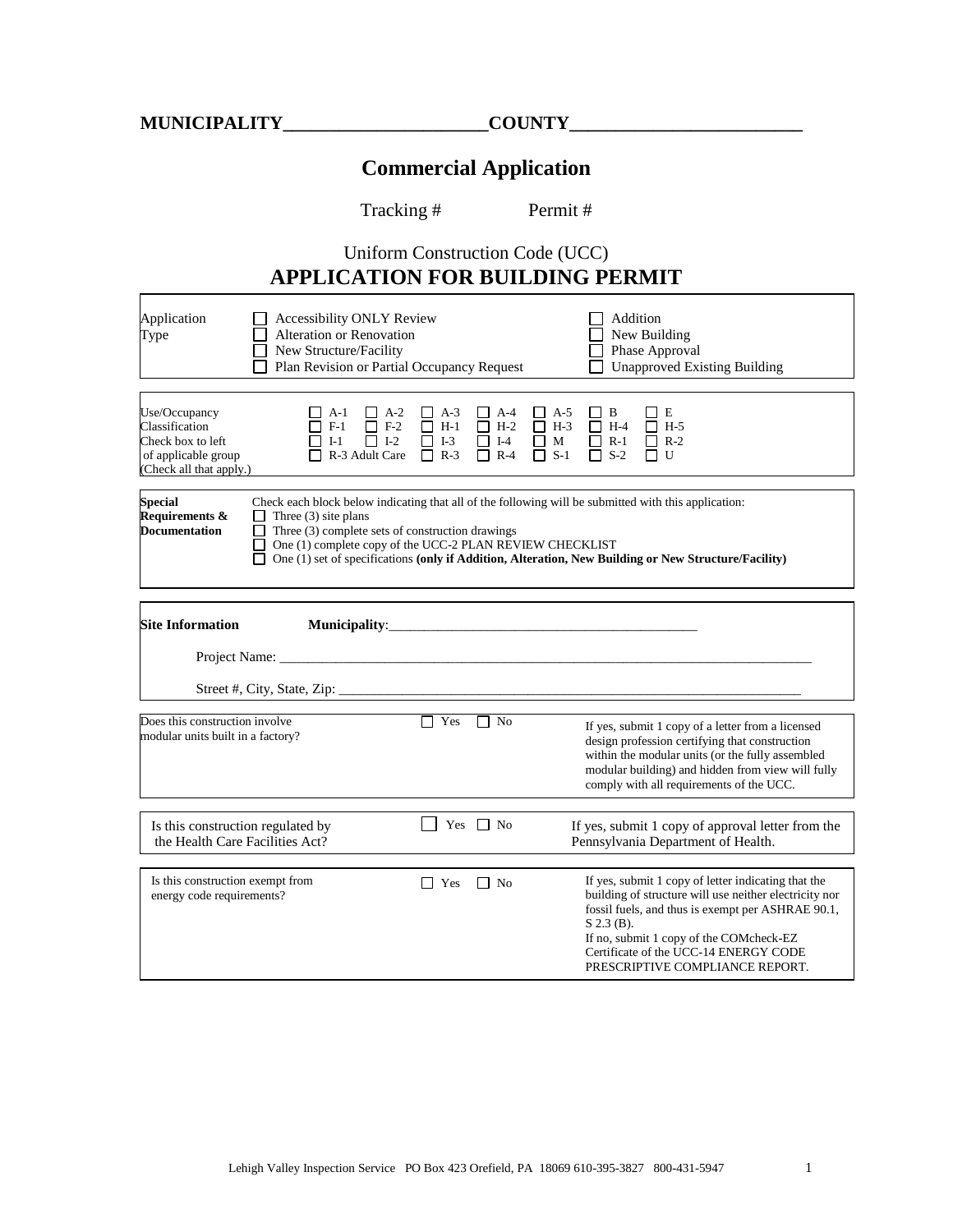| Is project in flood hazard area?                                                                                       | Yes                 | No<br>$\mathsf{L}$ | If yes, submit 1 copy of one of the flood hazard<br>certifications mandated in section 1612.5 of the<br>International Building Code.                                                                                                                                                                                                                                                                                                           |
|------------------------------------------------------------------------------------------------------------------------|---------------------|--------------------|------------------------------------------------------------------------------------------------------------------------------------------------------------------------------------------------------------------------------------------------------------------------------------------------------------------------------------------------------------------------------------------------------------------------------------------------|
| Are any of the International Building<br>Code (chapter 17) special inspection or<br>structural observation s required? | Yes<br>$\mathbf{I}$ | No<br>$\mathsf{L}$ | If yes, submit 1 copy of the UCC-6 SPECIAL<br><b>INSPECTIONS OBSERVATIONS STATEMENT.</b>                                                                                                                                                                                                                                                                                                                                                       |
| Will an alternative construction<br>method or material be used on this<br>project?                                     | Yes<br>$\mathsf{L}$ | No<br>$\mathbf{1}$ | If yes, submit a signed statement indicating that<br>the proposed method or material meets the<br>Requirements of 34 PA Code S 403.44.                                                                                                                                                                                                                                                                                                         |
| Is this application for phased?                                                                                        | Yes<br>$\mathsf{L}$ | l I No             | If yes, submit a letter signed by the design<br>professional approval and owner acknowledging<br>that the issuance of a permit for phased<br>construction provides no assurance that the<br>Municipality will grant approval of any UCC<br>permits needed to complete the construction.<br>And that the design professional and owner will<br>ensure that the building/structure fully complies<br>with all UCC requirements before occupancy. |

| <b>Project Data</b> |  |  |
|---------------------|--|--|
|                     |  |  |

| Lot Number:                                                       | <b>Block Number:</b> |                                              |                                                                                                                                        |  |  |
|-------------------------------------------------------------------|----------------------|----------------------------------------------|----------------------------------------------------------------------------------------------------------------------------------------|--|--|
| Minimum setbacks required by municipal zoning ordinance (in feet) |                      |                                              |                                                                                                                                        |  |  |
| Front:                                                            | Rear:                | Right Side:                                  | Left Side:                                                                                                                             |  |  |
| Sq. Ft. of conditioned space:                                     |                      |                                              |                                                                                                                                        |  |  |
| Sq. Ft. of unconditioned space:                                   |                      |                                              |                                                                                                                                        |  |  |
| Number of stories above grade:                                    |                      |                                              |                                                                                                                                        |  |  |
| Does it have a basement?                                          |                      |                                              |                                                                                                                                        |  |  |
| Floor area of new construction (sq. ft.):                         |                      |                                              | Floor area renovated (sq. ft.):                                                                                                        |  |  |
| Floor area of addition (sq. ft.):                                 |                      |                                              | Total floor area (sq. ft.):                                                                                                            |  |  |
| # of multi-family dwelling units:                                 |                      |                                              | # of accessible dwelling units:                                                                                                        |  |  |
| IB<br>IA<br>$\mathbf{1}$<br>$\mathsf{I}$                          |                      | $\Box$ IIA $\Box$ IIB $\Box$ IIIA $\Box$ III | Type(s) of construction per Chapter 6 of the International Building Code (check all that apply):<br>$\Box$ IV<br>VA VB<br>$\mathbf{1}$ |  |  |
| Fire suppression:                                                 | Full                 | Partial                                      | None                                                                                                                                   |  |  |
|                                                                   |                      |                                              | If application applies to an existing building that is "legally occupied," indicate permits held:                                      |  |  |

Municipal Occupancy Permit #:

Fire and Panic Occupancy Permit File #:

L&I UCC Municipal Occupancy Permit #:

Certificate of Occupancy File #: